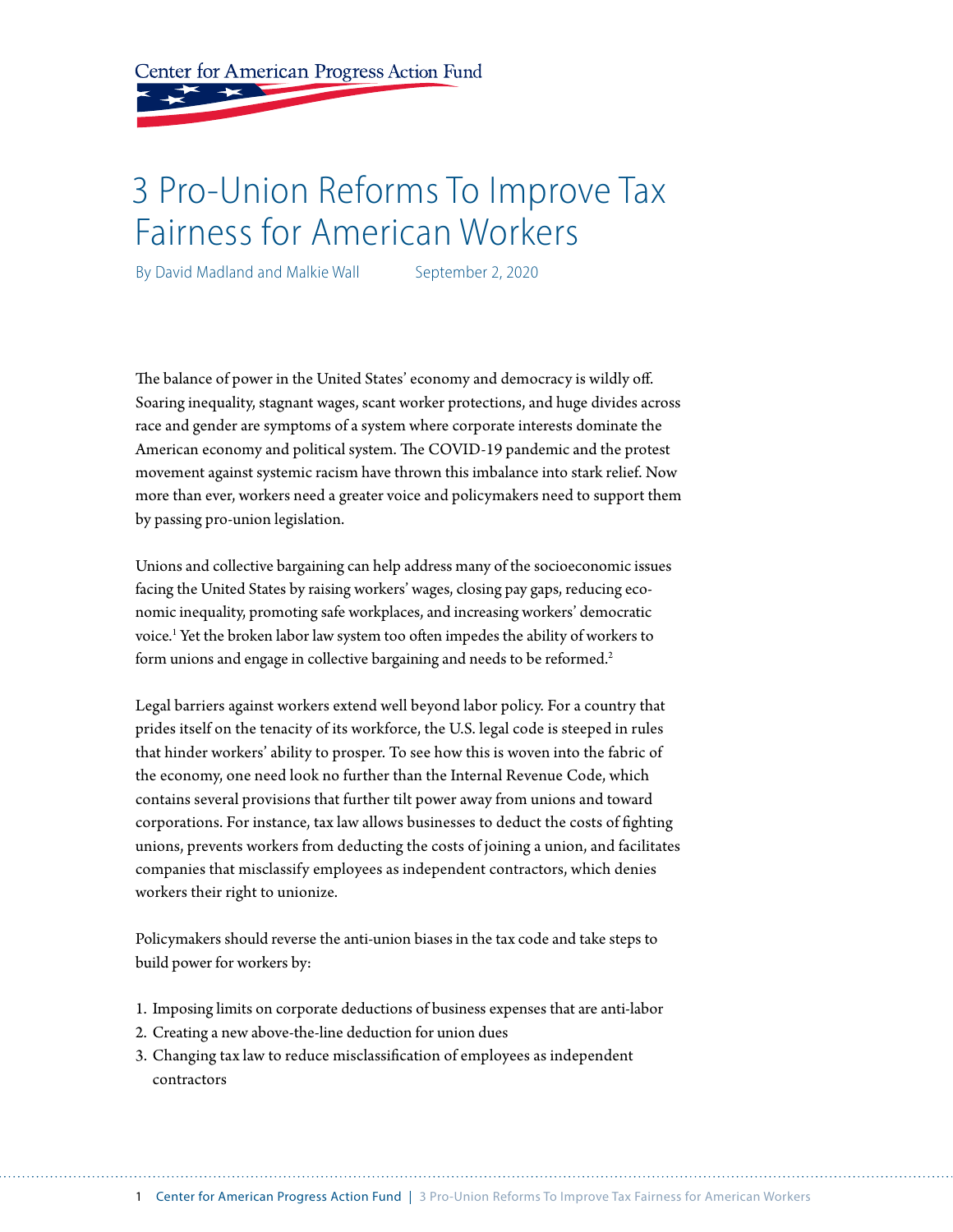These policies are by no means all that is required to strengthen unions and collective bargaining, improve conditions for workers, and make American democracy more responsive to the will of the people—or to even make the tax code fair. Legislation such as the Protecting the Right to Organize (PRO) Act and the Public Service Freedom to Negotiate Act are essential to strengthening worker power, as are reforms that promote sectoral and/or multiemployer bargaining and provide incentives for union membership.3 Similarly, a host of reforms, from raising the minimum wage to implementing automatic voter registration, are also sorely needed to raise standards for workers and encourage democratic participation. Other tax policies that harm workers and indirectly weaken unions, such as those that encourage outsourcing and offshoring, need to be reformed.<sup>4</sup> In addition, policymakers must reverse the generally pro-corporate tilt of the Trump administration's 2017 tax overhaul—known as the Tax Cuts and Jobs Act (TJCA)—which provided massive tax cuts for corporations and created new deductions for pass-through businesses, mostly to the benefit of wealthy owners rather than workers.<sup>5</sup> Future tax legislation must also take steps to address income inequality, restore greater tax progressivity, and generate needed revenues to pay for public services.

Still, these pro-union tax reforms would be an important step forward in increasing the number of workers with access to unions and collective bargaining and should be part of any effort to create a more progressive tax framework. Unions and collective bargaining are vital to addressing many of America's core problems. Unions raise wages, reduce the racial wealth gap, close gender pay gaps, shrink economic inequality, and make workplaces safer.<sup>6</sup> Just as importantly, they help balance political power so that democracy can function properly by increasing voter turnout from people of modest means and advocating for policies that the public supports.7 Finally, unions help ensure that other policies are effectively implemented and enforced.<sup>8</sup> Other types of pro-worker or pro-democracy reforms cannot substitute for all that unions do. Thus, pro-union tax policy is critical to addressing some of the most fundamental problems the country faces and should be part of future tax reform efforts.

### Recommendations for pro-labor tax reforms

#### 1. Prevent employers from claiming tax deductions for anti-labor expenses

Employers use a range of tactics to prevent workers from organizing a union and collectively bargaining.<sup>9</sup> Some of these tactics—such as firing or discriminating against employees because of union activity—are illegal under federal labor law.10 However, the National Labor Relations Act (NLRA), which grants workers the right to form or join a union, leaves workers vulnerable to several other types of coercive conduct. For example, many employers require workers to attend "captive audience meetings" workplace gatherings used by management to communicate anti-union views—and to prevent union organizers from communicating with workers at their worksites. In addition, the Economic Policy Institute (EPI) recently found that employers spend roughly \$340 million a year on union avoidance consultants whose purpose is to fend off union organizing campaigns.<sup>11</sup>

2 Center for American Progress Action Fund | 3 Pro-Union Reforms To Improve Tax Fairness for American Workers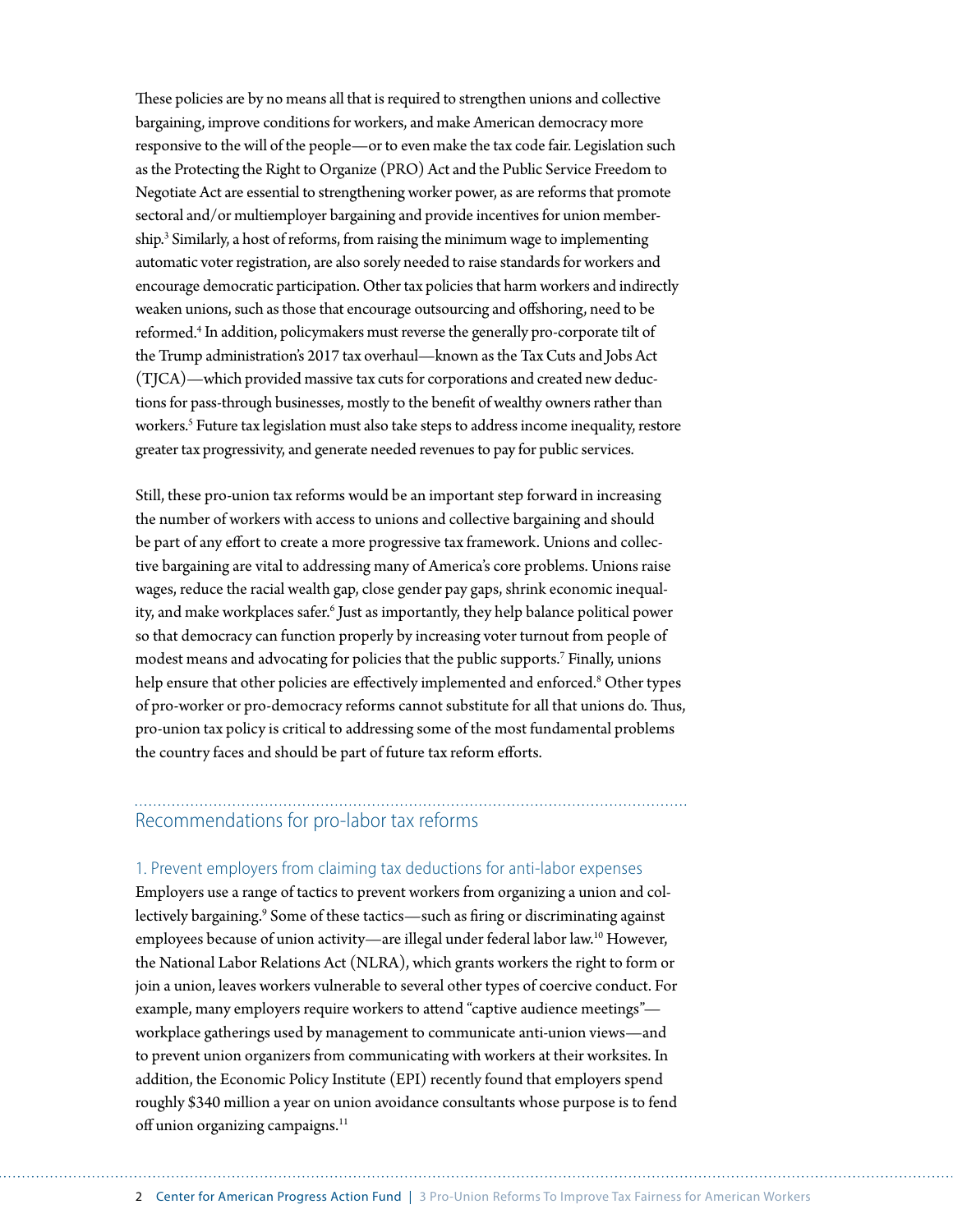Current tax law allows companies to deduct ordinary and necessary business expenses, which includes money spent on anti-union campaigns. In effect, the tax code rewards companies for thwarting workers' labor rights. Although companies may have the legal authority to engage in anti-union campaigns, there is no public policy justification for having taxpayers subsidize such conduct, especially when you consider that the express purpose of the NLRA is to encourage collective bargaining.<sup>12</sup>

Lawmakers should rectify the imbalance by ensuring that money spent on opposing union organizing is not deductible as an ordinary business expense.<sup>13</sup> For example, lawmakers could prohibit deductions for spending on anti-union consultants as well as money for in-house lawyers that do work similar to that of anti-union consultants. They also could potentially prohibit the deduction of expenses incurred in recruiting and retaining permanent strike replacements; certain expenses related to office email systems, unless the employer allows workers to use their email system for union and protected concerted activity; or expenses incurred in defending unfair labor practices that are found to have violated the NLRA or in negotiating a first contract, unless the employer has agreed to submit to binding arbitration in the event that the parties are unable to promptly reach agreement.

The authors estimate that a pared-down policy prohibiting deductions for expenditures on anti-union consultants would increase revenues by roughly \$71 million per year—and potentially significantly more. As mentioned above, the EPI estimates that companies spend roughly \$340 million on anti-union consultants every year.<sup>14</sup> U.S. corporations have a marginal tax rate of 21 percent.<sup>15</sup> Multiplying \$340 million by the marginal tax rate suggests that the maximum corporate tax savings for hiring anti-union consultants today are slightly more than \$71 million. With a higher corporate rate, savings would be even higher. This proposal could also prohibit deducting the costs of other anti-union activities outlined above and therefore lead to an even larger increase in tax revenues.

#### 2. Create an above-the-line deduction for union dues

Lawmakers could also create an above-the-line deduction for union dues.<sup>16</sup> Such a deduction would increase tax fairness while also lowering the cost of joining a union, according to Alexandra Thornton, senior director of Tax Policy at the Center for American Progress.

In tax policy, there is a well-understood principle that taxpayers should be able to deduct the costs of earning that income. For example, tax laws allow companies to deduct ordinary and necessary business expenses. Similarly, the pre-TCJA tax code allowed workers to deduct unreimbursed business expenses, such as union dues and business travel costs, subject to certain limits explained below. However, the TCJA eliminated the deduction for unreimbursed employee expenses.17 As a result, workers and their unions are now entirely excluded from standard tax benefits, even as those benefits are still being extended to corporations.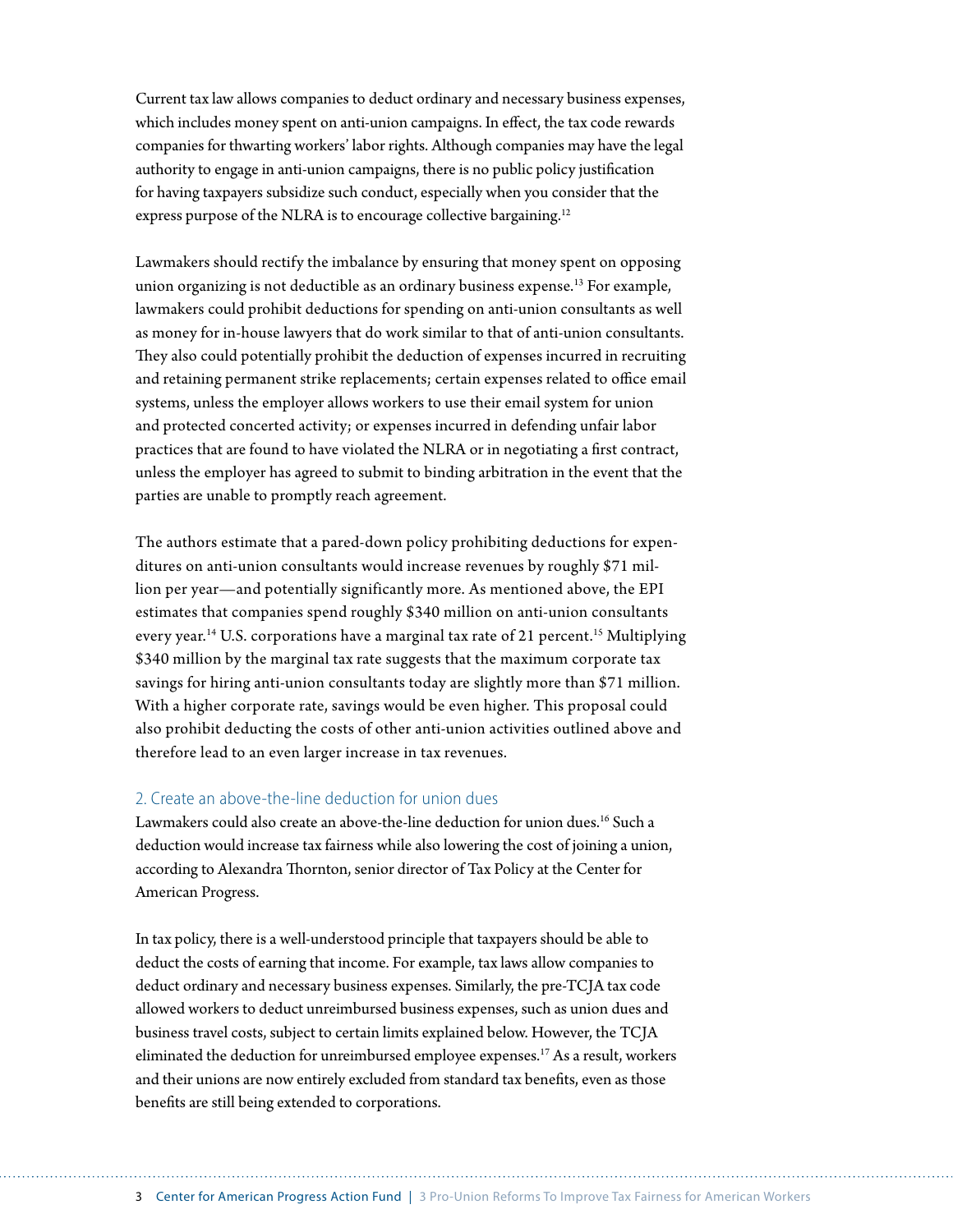Prior to the TCJA, union dues were deductible, but only some workers actually deducted them because individuals could only deduct the portion of such expenses exceeding 2 percent of their income—and only if they did not claim the standard deduction. In other words, it was a below-the-line, itemized deduction. In comparison, an above-the-line deduction would improve on the pre-TCJA framework by allowing taxpayers to deduct all union dues regardless of whether they chose the standard deduction or itemized deductions. This type of deduction would allow union members to deduct the costs of earning their income and result in the tax code more accurately measuring individuals' ability to pay. Policymakers have recognized this need for greater tax fairness: For instance, Sen. Bob Casey (D-PA) and Rep. Conor Lamb (D-PA) have put forward legislation that would make union deductions above-the-line.18 CAP estimates that in 2018, an above-the-line federal tax deduction for union dues would have reduced revenues by roughly \$1 billion—a relatively modest sum compared to many existing tax expenditures for business, which can range from tens to hundreds of billions of dollars per year.<sup>19</sup>

#### 3. Reduce misclassification of employees as independent contractors

When employers misclassify their employees as independent contractors, workers and taxpayers lose out. Misclassification robs workers of their right to collectively bargain and denies them access to overtime pay, unemployment insurance, and workers' compensation.20 It also costs local, state, and federal governments billions in unpaid tax revenues.<sup>21</sup> Unfortunately, employee misclassification is a persistent issue in today's economy, especially in some of the fastest-growing industries—such as home care, hospitality, and trucking, to name just a few.<sup>22</sup>

Many different strategies are required to fully address the problem,<sup>23</sup> some of which can be undertaken through tax reforms. One important step to help address misclassification and therefore ensure that more workers can legally join unions would be to repeal Section 530 of the Revenue Act of 1978—known as the "safe harbor" rule. The provision allows companies to continue misclassifying workers as independent contractors even if the IRS determines they are employees; and it also prevents the IRS from assessing back taxes on those employers.<sup>24</sup> Repealing Section 530 would allow the IRS to require prospective reclassification of workers who are currently misclassified and would allow the U.S. Department of the Treasury and the IRS to issue generally applicable guidance on the proper classification of workers.<sup>25</sup> In 2016, the Joint Committee on Taxation estimated that a related proposal would raise nearly \$11 billion in revenue over 10 years.<sup>26</sup> Several policymakers, including Sen. Sherrod Brown (D-OH), have attempted to close this loophole on numerous occasions in the past, and there continues to be interest in doing so.<sup>27</sup>

A related option for addressing misclassification in the tax code would be to amend the definition of "employee" under Section 3121 of the Internal Revenue Code of 1986. The revised definition of employee could, for example, resemble the "ABC test" established by A.B. 5 in the state of California. Under the ABC test, a worker is considered an employee—rather than an independent contractor—unless the individual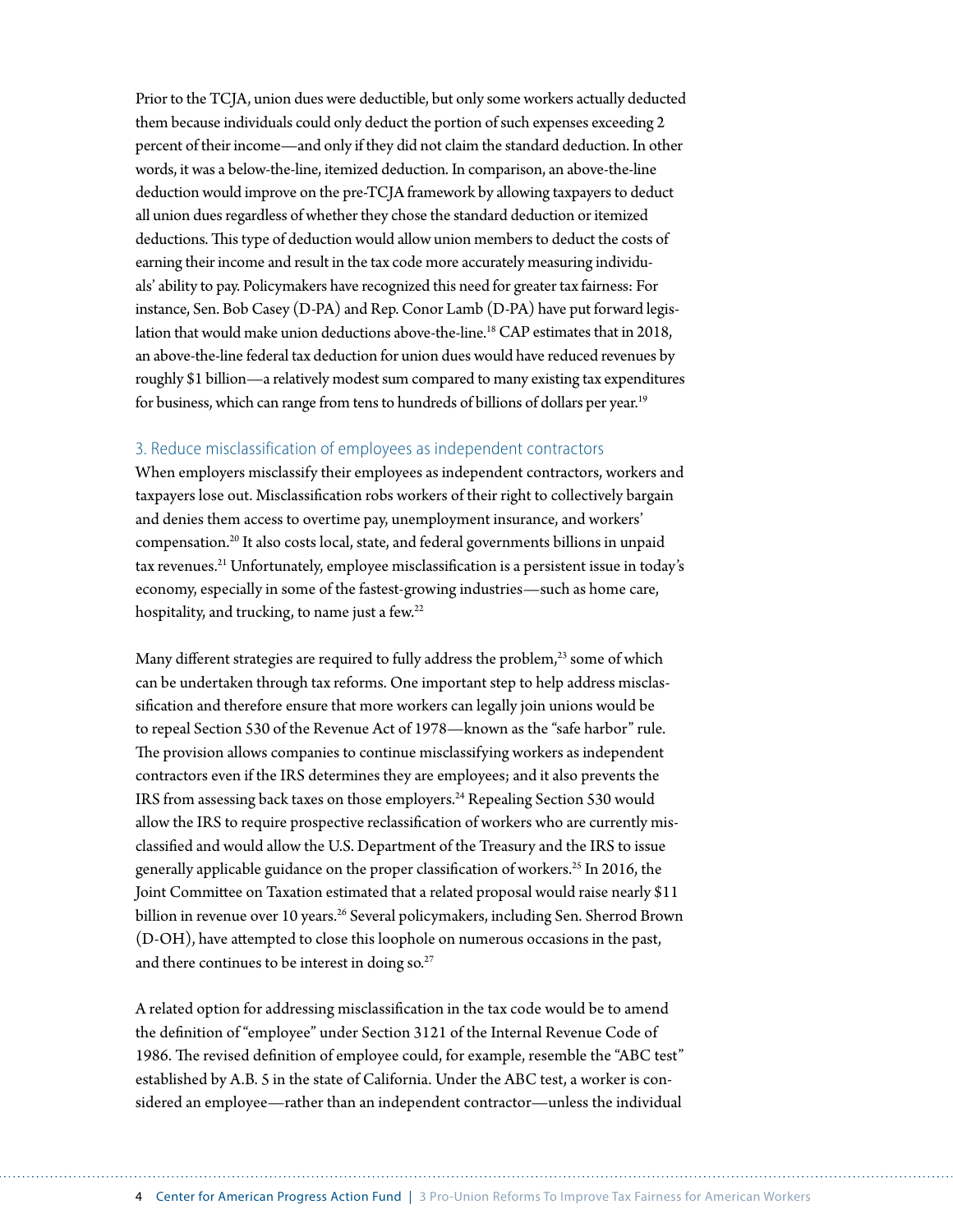is a) free from the control and direction of the hiring entity; b) performs services that are outside the usual course of business; and c) is customarily engaged in an independently established trade, occupation, or business of the same nature as that involved in the services performed.<sup>28</sup>

## Conclusion

Workers need access to the collective bargaining process in order to build power in the United States economy and democracy, so that wages and benefits can rise and politicians will be more responsive to the desires of regular citizens. This country's current tax policy creates unnecessary roadblocks for hardworking Americans, but straight-forward pro-worker tax reforms can move the needle in the right direction. Tax reforms that make it easier for workers to unionize and harder for employers to stymy their rights would be a step toward a more equitable tax system for both workers and the public.

*David Madland is a senior fellow and the senior adviser to the American Worker Project at the Center for American Progress Action Fund. Malkie Wall is a research associate for Economic Policy at the Action Fund.*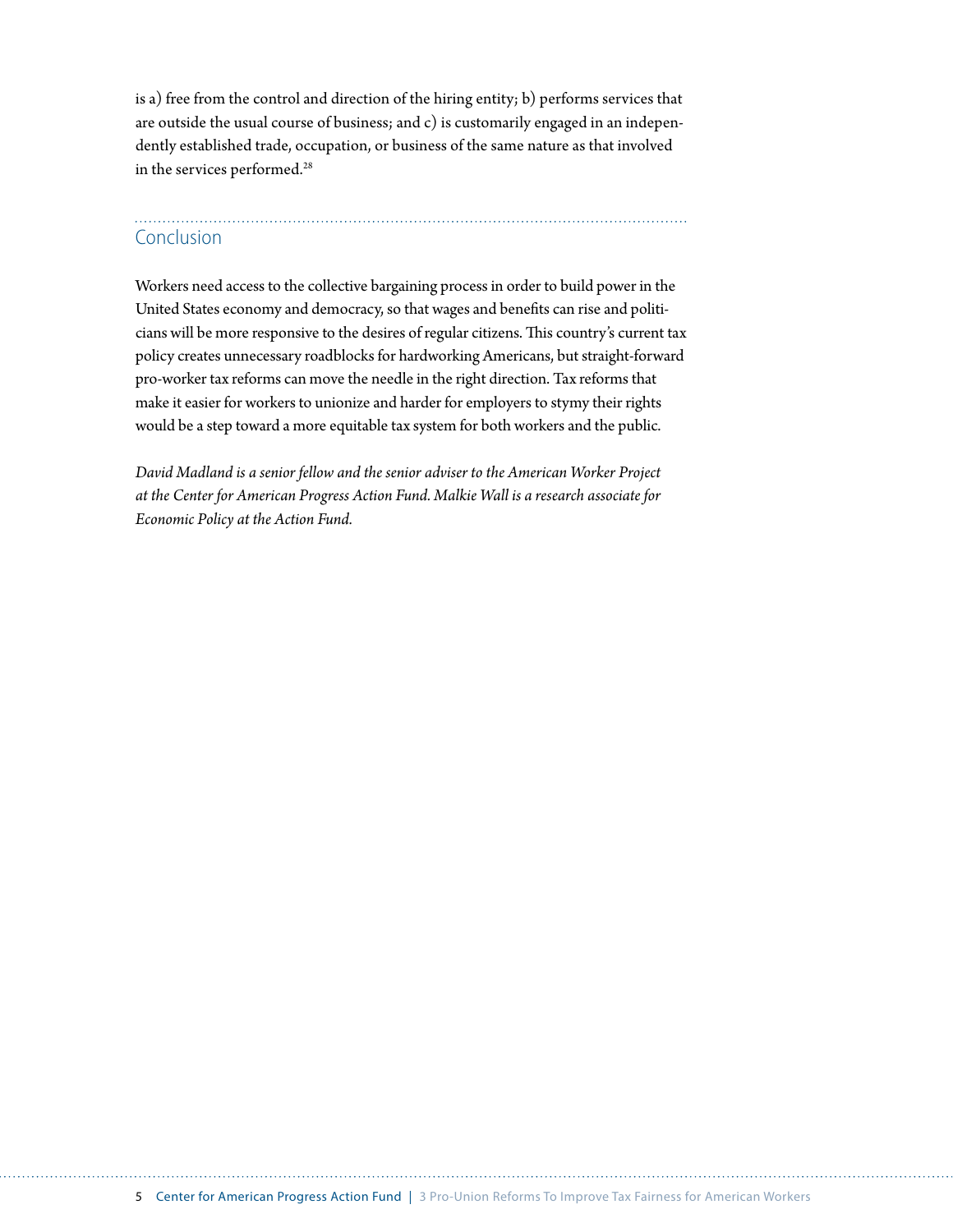### Endnotes

- 1 Karla Walter and David Madland, "American Workers Need Unions: 3 Steps to Strengthen the Federal Labor Law System" (Washington: Center for American Progress Action Fund, 2019), available at [https://www.americanprogres](https://www.americanprogressaction.org/issues/economy/reports/2019/04/02/173622/american-workers-need-unions/)[saction.org/issues/economy/reports/2019/04/02/173622/](https://www.americanprogressaction.org/issues/economy/reports/2019/04/02/173622/american-workers-need-unions/) [american-workers-need-unions/](https://www.americanprogressaction.org/issues/economy/reports/2019/04/02/173622/american-workers-need-unions/).
- 2 Clean Slate for Worker Power, "The Clean Slate Agenda," available at [https://www.cleanslateworkerpower.org/](https://www.cleanslateworkerpower.org/clean-slate-agenda) [clean-slate-agenda](https://www.cleanslateworkerpower.org/clean-slate-agenda) (last accessed April 2020).
- 3 David Madland, "How to Promote Sectoral Bargaining in the United States" (Washington: Center for American Progress Action Fund, 2019), available at [https://](https://www.americanprogressaction.org/issues/economy/reports/2019/07/10/174385/promote-sectoral-bargaining-united-states/) [www.americanprogressaction.org/issues/economy/](https://www.americanprogressaction.org/issues/economy/reports/2019/07/10/174385/promote-sectoral-bargaining-united-states/) [reports/2019/07/10/174385/promote-sectoral-bargaining](https://www.americanprogressaction.org/issues/economy/reports/2019/07/10/174385/promote-sectoral-bargaining-united-states/)[united-states/.](https://www.americanprogressaction.org/issues/economy/reports/2019/07/10/174385/promote-sectoral-bargaining-united-states/)
- 4 Under the TCJA, U.S. multinational corporations enjoy a tax exemption on the first 10 percent return on their tangible offshore assets—such as factories and equipment.This gives U.S. companies a financial incentive to move production offshore in order to lower their tax bills. Moreover, foreign income above that 10 percent return is considered global intangible low-taxed income and is only taxed at a low 10.5 percent tax rate, or half the domestic corporate tax rate of 21 percent. The TCJA also introduced a deduction for foreign-derived intangible income that is similarly structured in a way that incentivizes offshoring. See Kimberly Clausing, "Options for International Tax Policy After the TCJA" (Washington: Center for American Progress, 2020), available at [https://www.americanprogress.org/issues/economy/](https://www.americanprogress.org/issues/economy/reports/2020/01/30/479956/options-international-tax-policy-tcja/) [reports/2020/01/30/479956/options-international-tax-](https://www.americanprogress.org/issues/economy/reports/2020/01/30/479956/options-international-tax-policy-tcja/)[policy-tcja/](https://www.americanprogress.org/issues/economy/reports/2020/01/30/479956/options-international-tax-policy-tcja/); Amy Hanauer, "Trade Deals Aren't Enough: Fixing the Tax Code To Bring American Jobs Back" (Wash-ington: Institute on Taxation and Economic Policy, 2020), available at [https://itep.org/trade-deals-arent-enough](https://itep.org/trade-deals-arent-enough-fixing-the-tax-code-to-bring-americans-jobs-back/)[fixing-the-tax-code-to-bring-americans-jobs-back/.](https://itep.org/trade-deals-arent-enough-fixing-the-tax-code-to-bring-americans-jobs-back/)
- 5 Alexandra Thornton, "Why All Workers Should Be Able To Deduct Union Dues" (Washington: Center for American Progress, 2019), available at [https://www.american](https://www.americanprogress.org/issues/economy/reports/2019/12/19/478894/workers-able-deduct-union-dues/)[progress.org/issues/economy/reports/2019/12/19/478894/](https://www.americanprogress.org/issues/economy/reports/2019/12/19/478894/workers-able-deduct-union-dues/) [workers-able-deduct-union-dues/.](https://www.americanprogress.org/issues/economy/reports/2019/12/19/478894/workers-able-deduct-union-dues/)
- 6 David Madland and Malkie Wall, "The Middle Class Continues to Struggle as Union Density Remains Low," September 10, 2019, available at [https://](https://www.americanprogressaction.org/issues/economy/news/2019/09/10/175024/middle-class-continues-struggle-union-density-remains-low/) [www.americanprogressaction.org/issues/economy/](https://www.americanprogressaction.org/issues/economy/news/2019/09/10/175024/middle-class-continues-struggle-union-density-remains-low/) [news/2019/09/10/175024/middle-class-continues-strug](https://www.americanprogressaction.org/issues/economy/news/2019/09/10/175024/middle-class-continues-struggle-union-density-remains-low/)[gle-union-density-remains-low/](https://www.americanprogressaction.org/issues/economy/news/2019/09/10/175024/middle-class-continues-struggle-union-density-remains-low/).
- 7 Walter and Madland, "American Workers Need Unions."
- 8 For a discussion on co-enforcement, see David Madland and Malkie Wall, "American Ghent: Designing Programs to Strengthen Unions and Improve Government Services" (Washington: Center for American Progress, 2019), available at [https://www.americanprogress.org/issues/](https://www.americanprogress.org/issues/economy/reports/2019/09/18/474690/american-ghent/) [economy/reports/2019/09/18/474690/american-ghent/.](https://www.americanprogress.org/issues/economy/reports/2019/09/18/474690/american-ghent/)
- 9 Celine McNicholas and others, "Unlawful: U.S. employers are charged with violating federal law in 41.5% of all union election campaigns" (Washington: Economic Policy Institute, 2019), available at [https://www.epi.org/publica](https://www.epi.org/publication/unlawful-employer-opposition-to-union-election-campaigns/)[tion/unlawful-employer-opposition-to-union-election](https://www.epi.org/publication/unlawful-employer-opposition-to-union-election-campaigns/)[campaigns/.](https://www.epi.org/publication/unlawful-employer-opposition-to-union-election-campaigns/)
- 10 Section 8(a) of the NLRA defines a number of unfair labor practices. The Economic Policy Institute found that employers are charged with violating federal law violations in more than 40 percent of all union election campaigns. See Ibid.
- 11 McNicholas and others, "Unlawful."
- 12 The NLRA states that it is the "policy" of the United States to eliminate obstructions to the free flow of commerce "by encouraging the practice and procedure of collective bargaining and by protecting the exercise by workers of full freedom of association, self-organization, and designation of representatives of their own choosing, for the purpose of negotiating the terms and conditions of their employment or other mutual aid or protection." See Legal Information Institute, "U.S. Code §§ 151–169," available at [https://www.law.cornell.edu/uscode/text/29/chapter-7/](https://www.law.cornell.edu/uscode/text/29/chapter-7/subchapter-II) [subchapter-II](https://www.law.cornell.edu/uscode/text/29/chapter-7/subchapter-II) (last accessed August 2020).
- 13 This recommendation was suggested to the authors by Sarah Fox, a former member of the National Labor Relations Board.
- 14 McNicholas and others, "Unlawful."

- 15 Tax Policy Center, "Key Elements of the U.S. Tax System," available at [https://www.taxpolicycenter.org/briefing](https://www.taxpolicycenter.org/briefing-book/how-does-corporate-income-tax-work)[book/how-does-corporate-income-tax-work](https://www.taxpolicycenter.org/briefing-book/how-does-corporate-income-tax-work) (last accessed August 2020).
- 16 Thornton, "Why All Workers Should Be Able To Deduct Union Dues."
- 17 The TCJA also made a number of other modifications to allowable deductions. See Tax Policy Center, "Key Elements of the U.S. Tax System."
- 18 Office of Sen. Bob Casey, "Casey, Lamb Push For Tax Fairness For Workers," Press release, April 5, 2019, available at https://www.casey.senate.gov/newsroom/releases/ casey-lamb-push-for-tax-fairness-for-workers. See also, the original amendment put forward by Sen. Casey during consideration of the 2017 tax bill: U.S. Senate Committee on Finance, "Amendments to the Tax Cuts and Jobs Act," available at https://www.finance.senate.gov/imo/media/ doc/Master%20Tax%20Amendments.pdf (last accessed August 2020).
- 19 Thornton, "Why All Workers Should Be Able To Deduct Union Dues"; Frank Sammartino and Eric Toder, "What are the Largest Business Tax Expenditures?" (Washington: Tax Policy Center, 2019), available at [https://www.taxpolicy](https://www.taxpolicycenter.org/publications/what-are-largest-business-tax-expenditures/full)[center.org/publications/what-are-largest-business-tax](https://www.taxpolicycenter.org/publications/what-are-largest-business-tax-expenditures/full)[expenditures/full](https://www.taxpolicycenter.org/publications/what-are-largest-business-tax-expenditures/full).
- 20 Note that, thanks to the Coronavirus Aid, Relief, and Economic Security (CARES) Act, there is a temporary exception in 2020 where, for a period, misclassified workers have been able to access unemployment insurance. See Françoise Carré, "(In)dependent Contractor Misclassification" (Washington: Economic Policy Institute, 2015), available at [https://www.epi.org/publication/independent-contractor](https://www.epi.org/publication/independent-contractor-misclassification/)[misclassification/](https://www.epi.org/publication/independent-contractor-misclassification/); Catherine Ruckelshaus and Ceilidh Gao, "Independent Contractor Misclassification Imposes Huge Costs on Workers and Federal and State Treasuries" (Washington: National Employment Law Project, 2017), available at [https://www.nelp.org/publication/independent-con](https://www.nelp.org/publication/independent-contractor-misclassification-imposes-huge-costs-on-workers-and-federal-and-state-treasuries-update-2017/)[tractor-misclassification-imposes-huge-costs-on-workers](https://www.nelp.org/publication/independent-contractor-misclassification-imposes-huge-costs-on-workers-and-federal-and-state-treasuries-update-2017/)[and-federal-and-state-treasuries-update-2017/](https://www.nelp.org/publication/independent-contractor-misclassification-imposes-huge-costs-on-workers-and-federal-and-state-treasuries-update-2017/).
- 21 Ruckelshaus and Gao, "Independent Contractor Misclassification Imposes Huge Costs on Workers and Federal and State Treasuries."
- 22 Ibid.
- 23 Such strategies should include passage of the Protecting the Right to Organize (PRO) Act, which would tighten the definition of independent contractors. See Protecting the Right to Organize Act of 2019, H.R. 2474, 116th Congress, 1st sess. (June 2, 2019), available at [https://www.congress.](https://www.congress.gov/bill/116th-congress/house-bill/2474/text) [gov/bill/116th-congress/house-bill/2474/text.](https://www.congress.gov/bill/116th-congress/house-bill/2474/text)